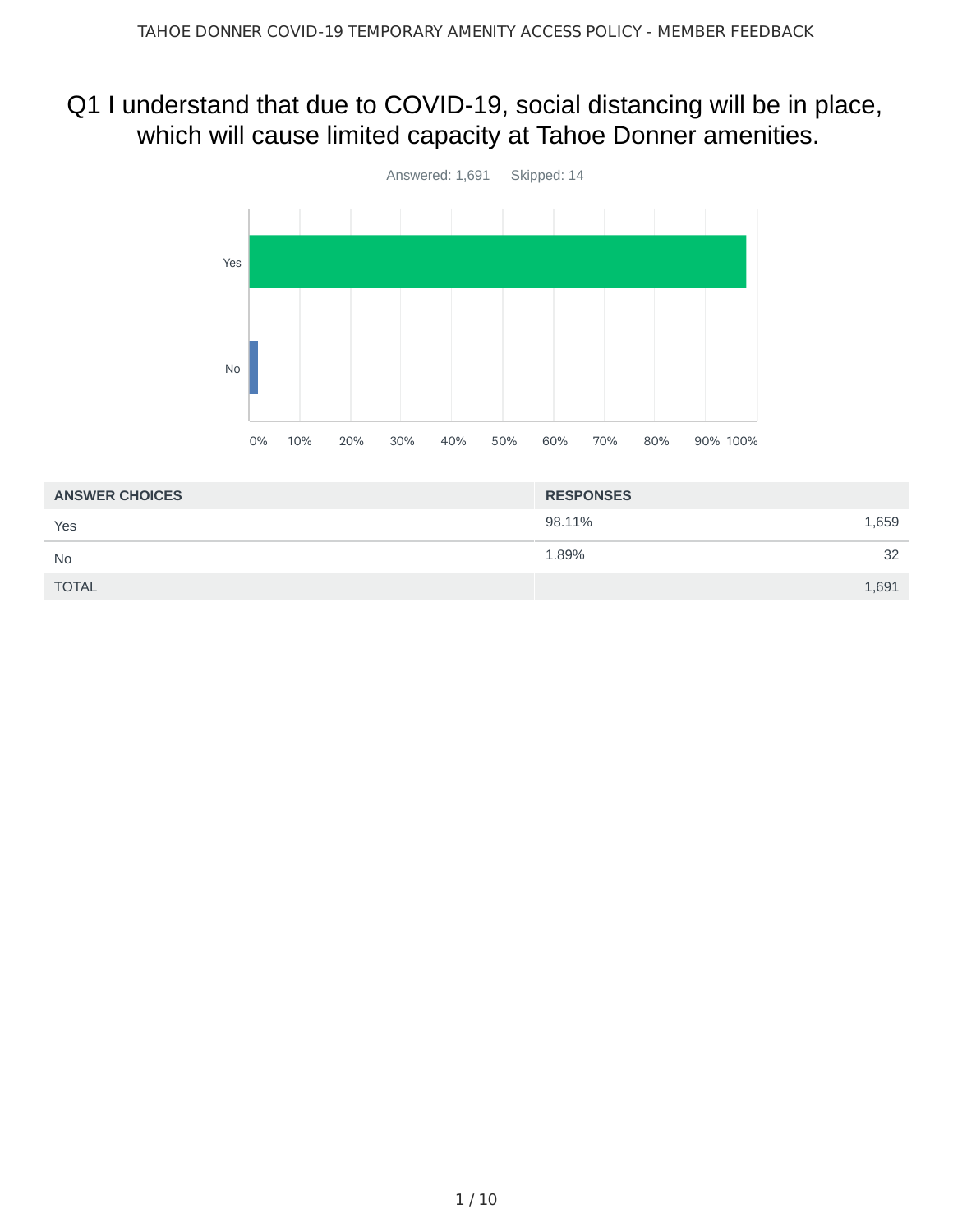### Q2 Understanding that safety is the ultimate determining factor, what are the next most important factors in opening operations? Move the scale to the answers closest to your opinion.



# 2. Understanding that safety is the ultimate determining factor, what are the next most important factors in opening operations? Move the scale to

the answers closest to your opinion.

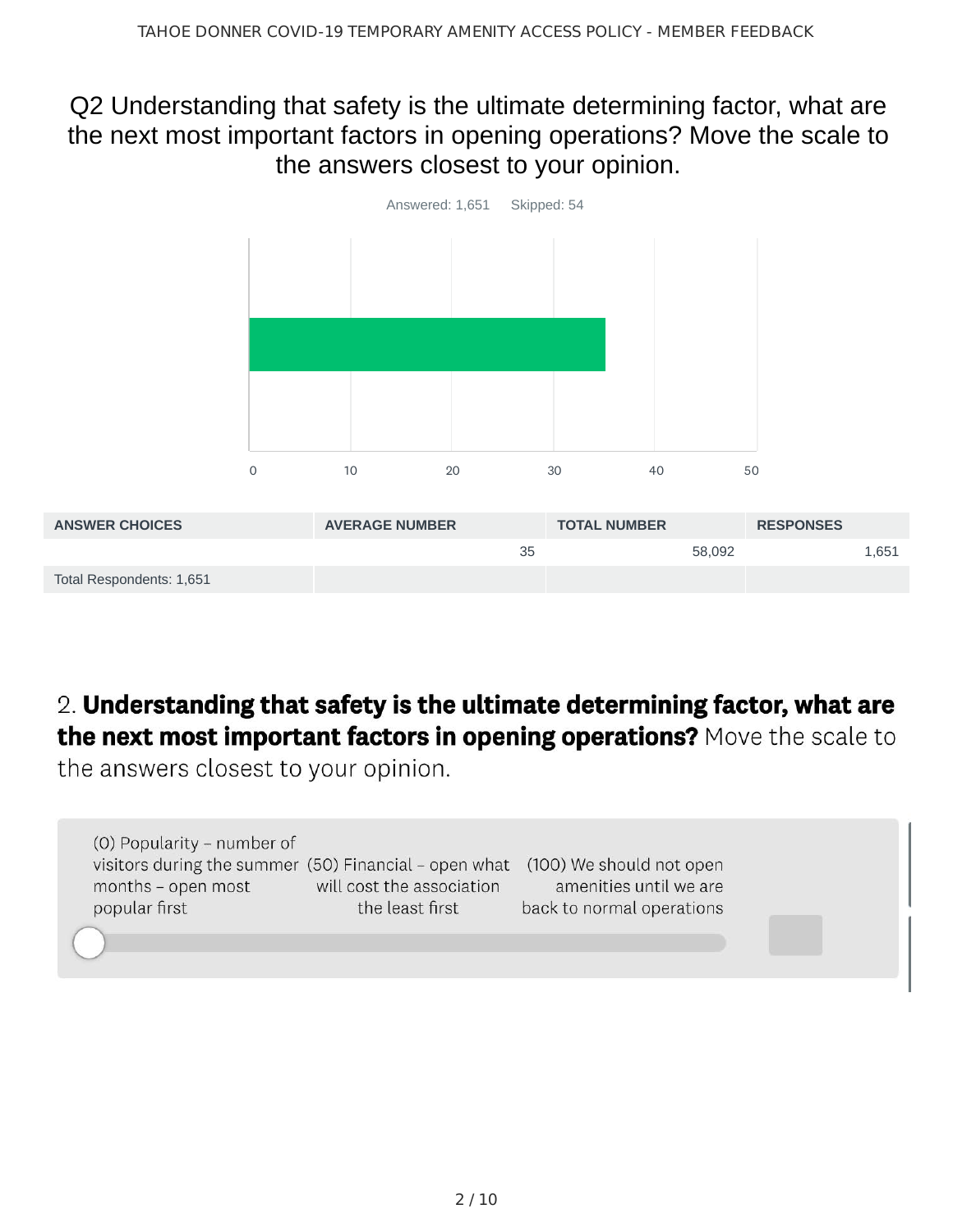### Q3 Understanding that opening amenities this summer with limited capacity will likely increase the costs to the association, when should amenities be open? Move the scale to the answers closest to your opinion.



| <b>ANSWER CHOICES</b>    | <b>AVERAGE NUMBER</b> | <b>TOTAL NUMBER</b> | <b>RESPONSES</b> |
|--------------------------|-----------------------|---------------------|------------------|
|                          | 40                    | 66.816              | 1.652            |
| Total Respondents: 1,652 |                       |                     |                  |

# 3. Understanding that opening amenities this summer with limited capacity will likely increase the costs to the association, when should

**amenities be open?** Move the scale to the answers closest to your opinion.

| (0) Open as many as<br>possible as soon as<br>possible | (50) Open what you can<br>on a more financially<br>conservative time table | (100) We should not<br>operate amenities until we<br>can be back to normal<br>operations |  |
|--------------------------------------------------------|----------------------------------------------------------------------------|------------------------------------------------------------------------------------------|--|
|                                                        |                                                                            |                                                                                          |  |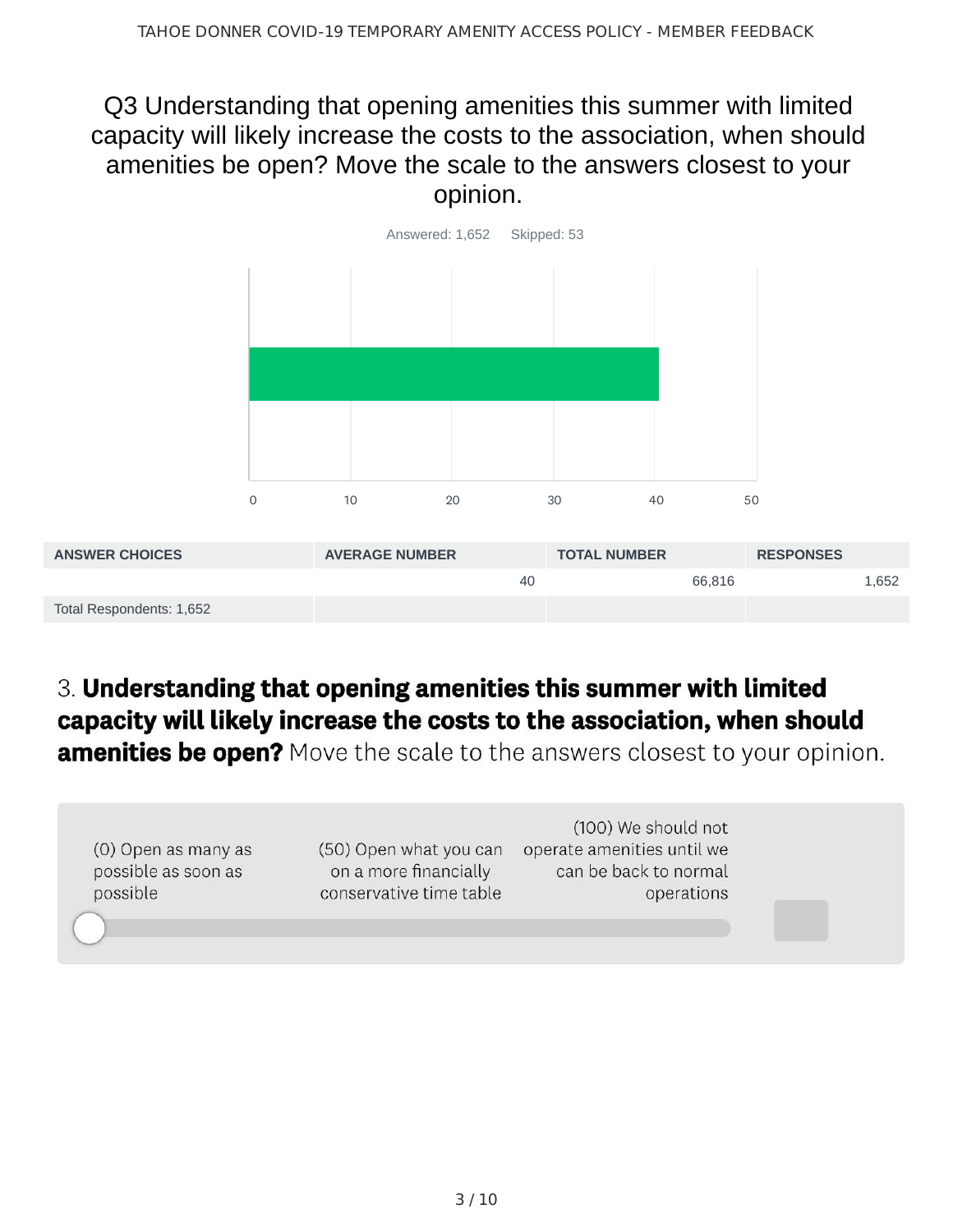### Q4 Given the limited capacity at private amenities (Marina, Pools, Trout Creek) this summer, please move the slide scale to where you think amenity priority space should be given:



#### 4. Given the limited capacity at private amenities (Marina, Pools, Trout Creek) this summer, please move the slide scale to where you think amenity priority space should be given:

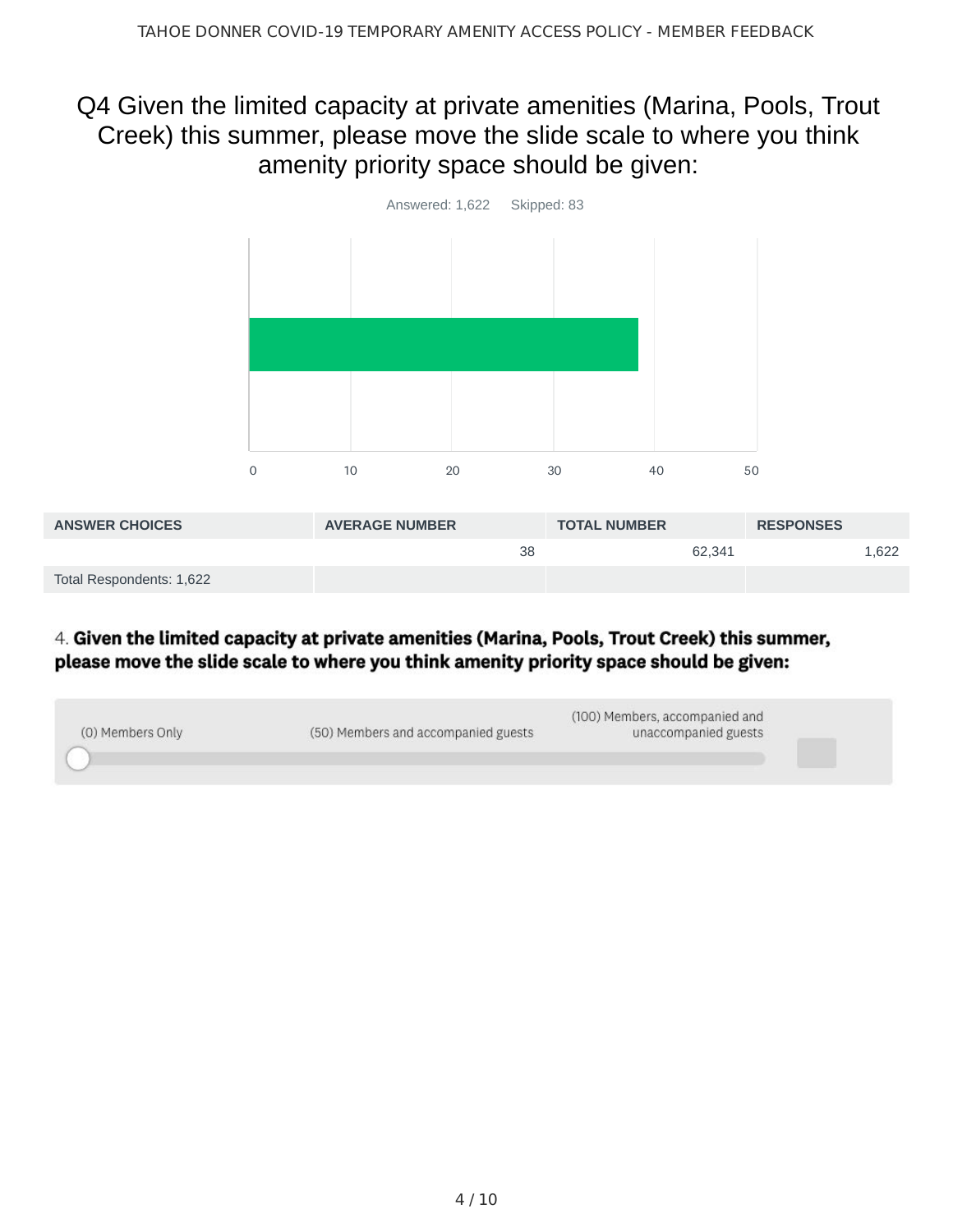#### 4. Given the limited capacity at private amenities (Marina, Pools, Trout Creek) this summer, please move the slide scale to where you think amenity priority space should be given:

 $(100)$  Members consmossied and

| (0) Members Only | (50) Members and accompanied guests | (TOO) Members, accompanied and<br>unaccompanied guests |  |
|------------------|-------------------------------------|--------------------------------------------------------|--|
|                  |                                     |                                                        |  |

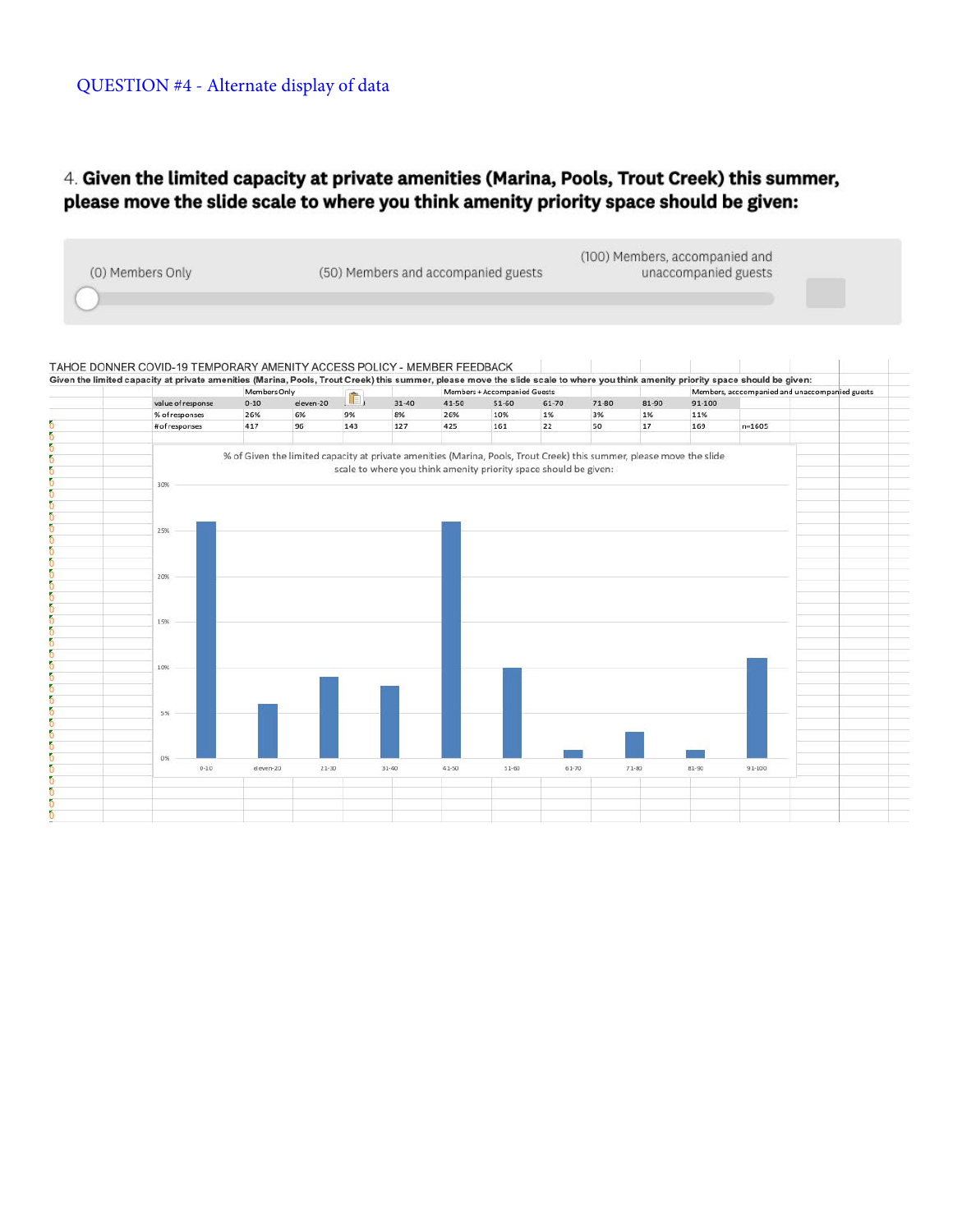Q5 The TD amenity reservation system does not support one fee to access unlimited amenities in a day. We are creatively looking for ways to work around that but it is a technology barrier. Please note - this is a temporary issue around reservations and this will not be a problem when we return to normal operations (after COVID). How important to you is accessing multiple private amenities in a day with a single fee?



| <b>ANSWER CHOICES</b> | <b>RESPONSES</b> |       |
|-----------------------|------------------|-------|
| Extremely important   | 17.27%           | 276   |
| Very important        | 13.89%           | 222   |
| Somewhat important    | 21.03%           | 336   |
| Not so important      | 26.91%           | 430   |
| Not at all important  | 20.90%           | 334   |
| <b>TOTAL</b>          |                  | 1,598 |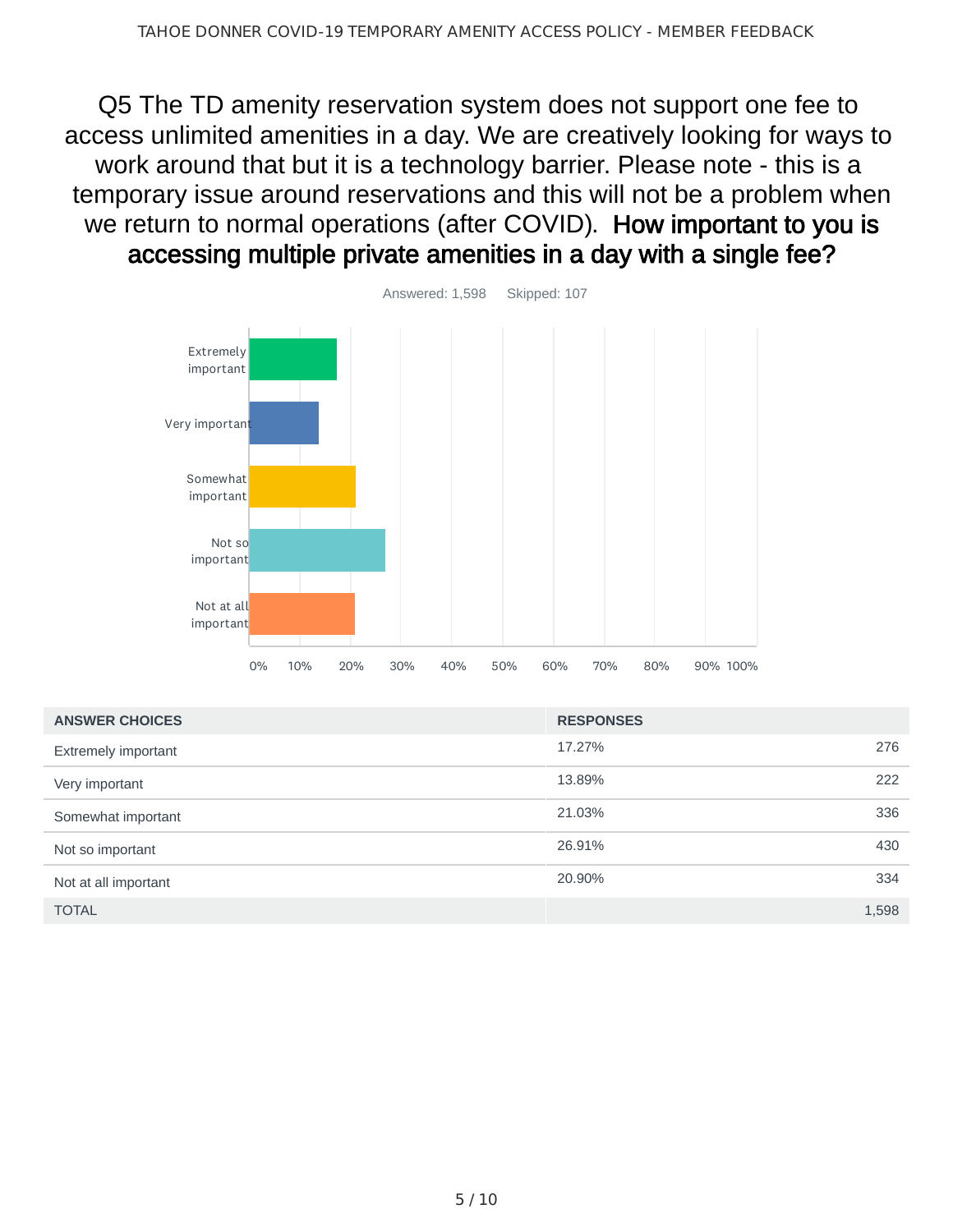## Q6 How much would you be willing to pay per person for a 90-minute reservation at the pool? Please skip if you don't use this amenity.



| <b>ANSWER CHOICES</b>    | <b>AVERAGE NUMBER</b> | <b>TOTAL NUMBER</b> | <b>RESPONSES</b> |
|--------------------------|-----------------------|---------------------|------------------|
|                          | h                     | 7.785               | 1.347            |
| Total Respondents: 1,347 |                       |                     |                  |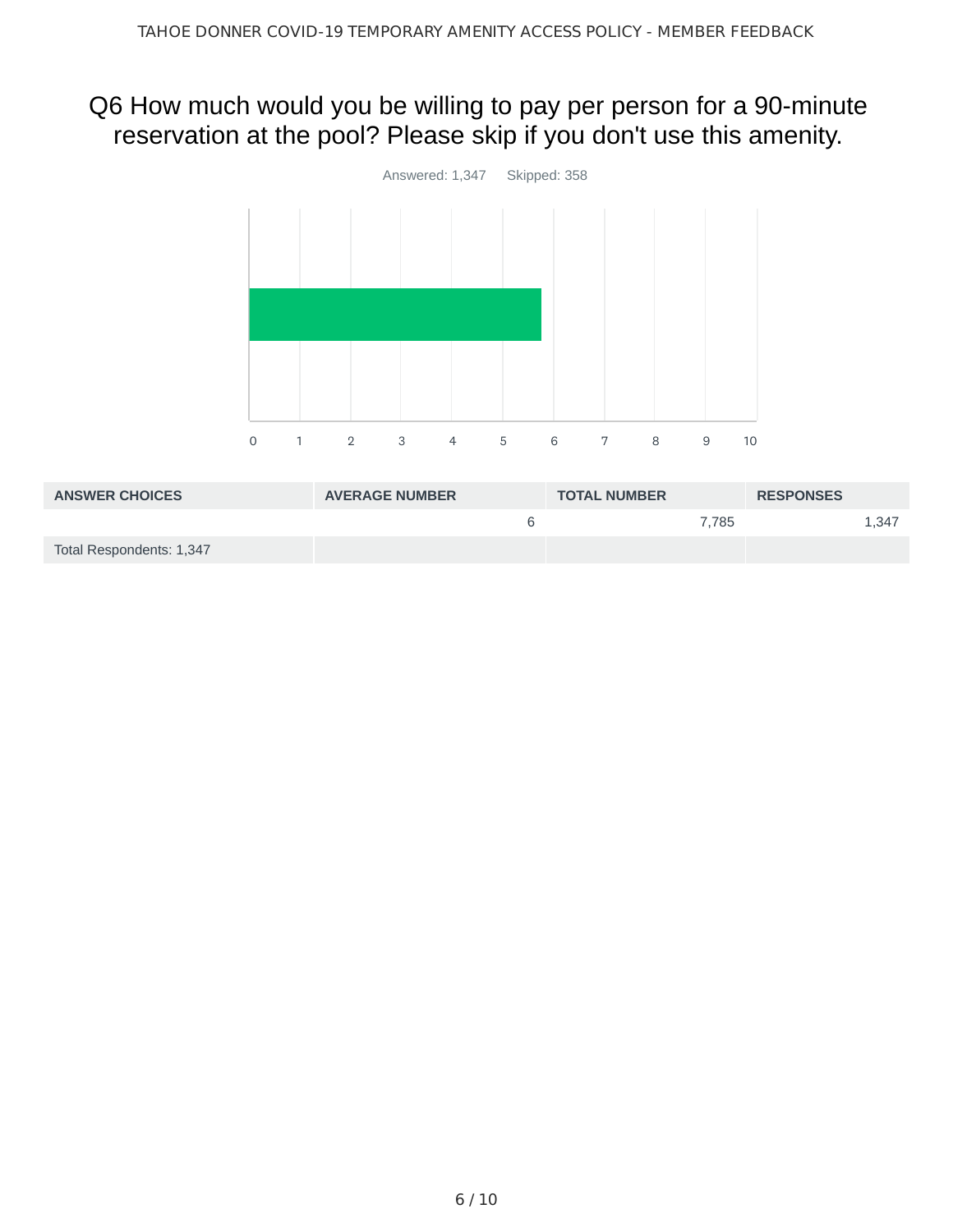## Q7 How much would you be willing to pay per person to access the Tennis Center for a 90-minute reservation? Please skip if you don't use this amenity.



| <b>ANSWER CHOICES</b>  | <b>AVERAGE NUMBER</b> | <b>TOTAL NUMBER</b> |       | <b>RESPONSES</b> |     |
|------------------------|-----------------------|---------------------|-------|------------------|-----|
|                        |                       |                     | 5.591 |                  | 968 |
| Total Respondents: 968 |                       |                     |       |                  |     |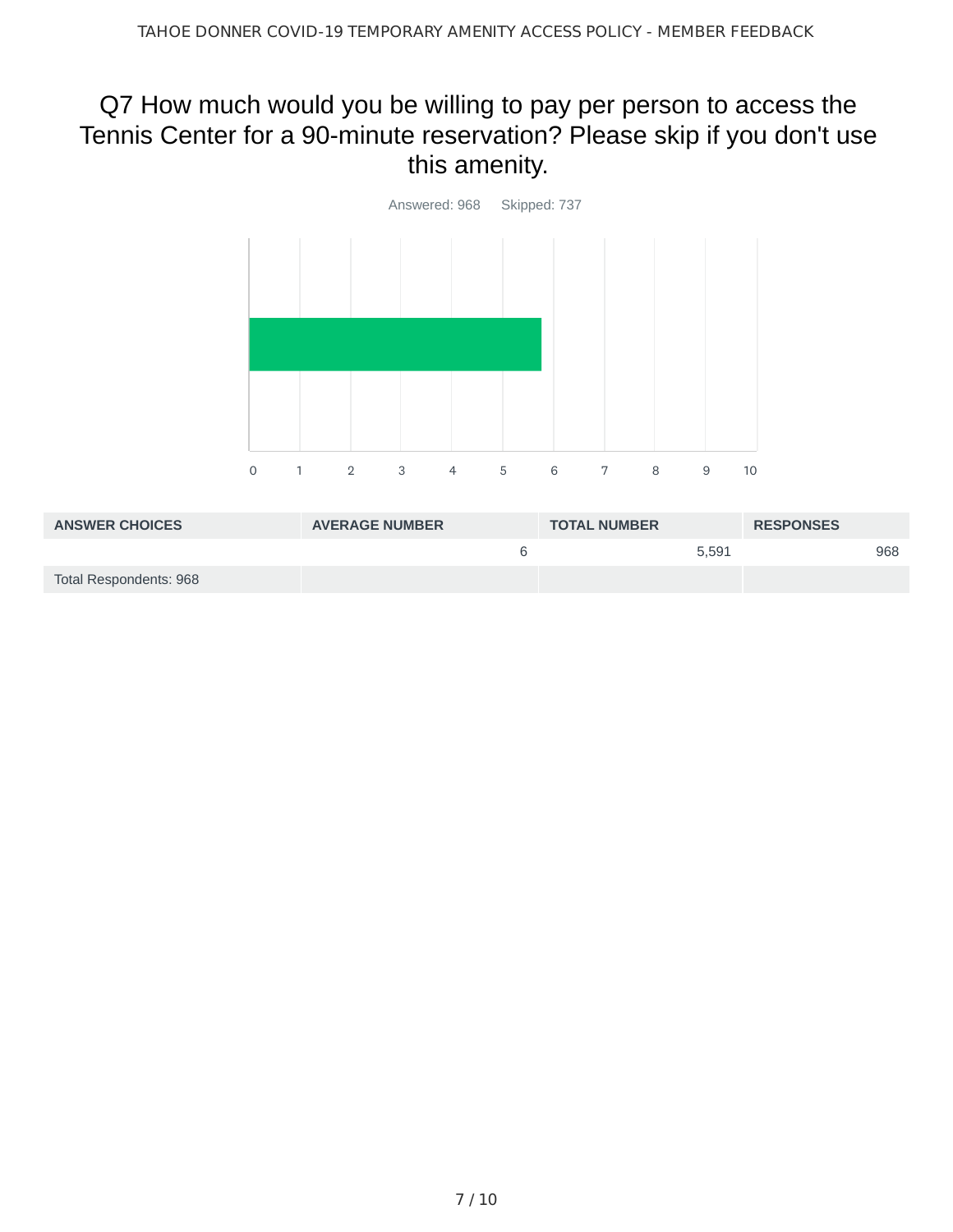# Q8 How much would you be willing to pay per person for a 90-minute reservation at the Beachclub Marina? Please skip if you don't use this amenity.



| <b>ANSWER CHOICES</b>    | <b>AVERAGE NUMBER</b> | <b>TOTAL NUMBER</b> | <b>RESPONSES</b> |
|--------------------------|-----------------------|---------------------|------------------|
|                          |                       | 8.876               | 1.406            |
| Total Respondents: 1,406 |                       |                     |                  |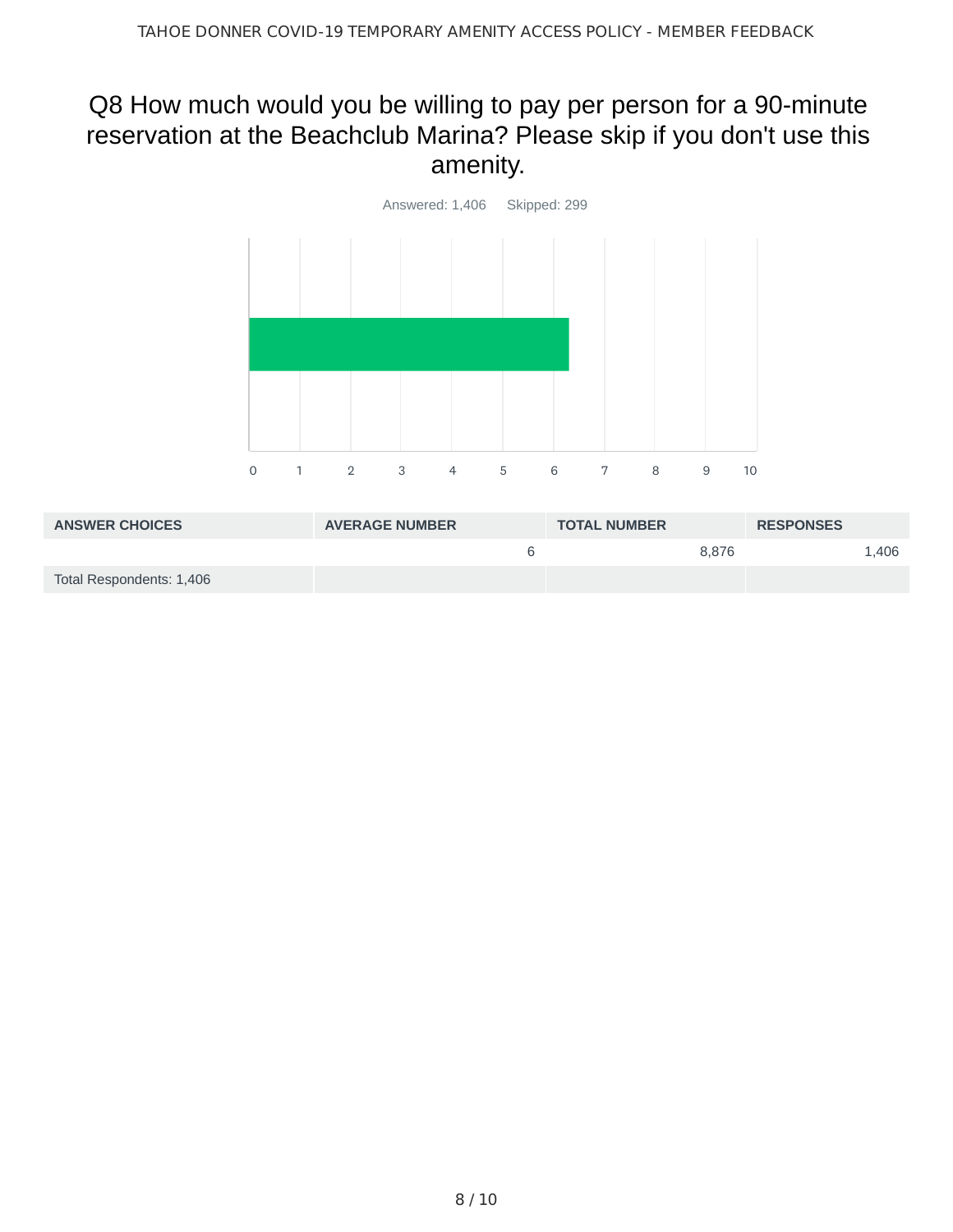### Q9 How much would you be willing to pay per person for a 90-minute reservation to work out at the gym (not including pool/sauna/steam room, etc)? Please skip if you don't use this amenity.



| <b>ANSWER CHOICES</b>    | <b>AVERAGE NUMBER</b> | <b>TOTAL NUMBER</b> | <b>RESPONSES</b> |
|--------------------------|-----------------------|---------------------|------------------|
|                          |                       | 7.422               | 1,295            |
| Total Respondents: 1,295 |                       |                     |                  |